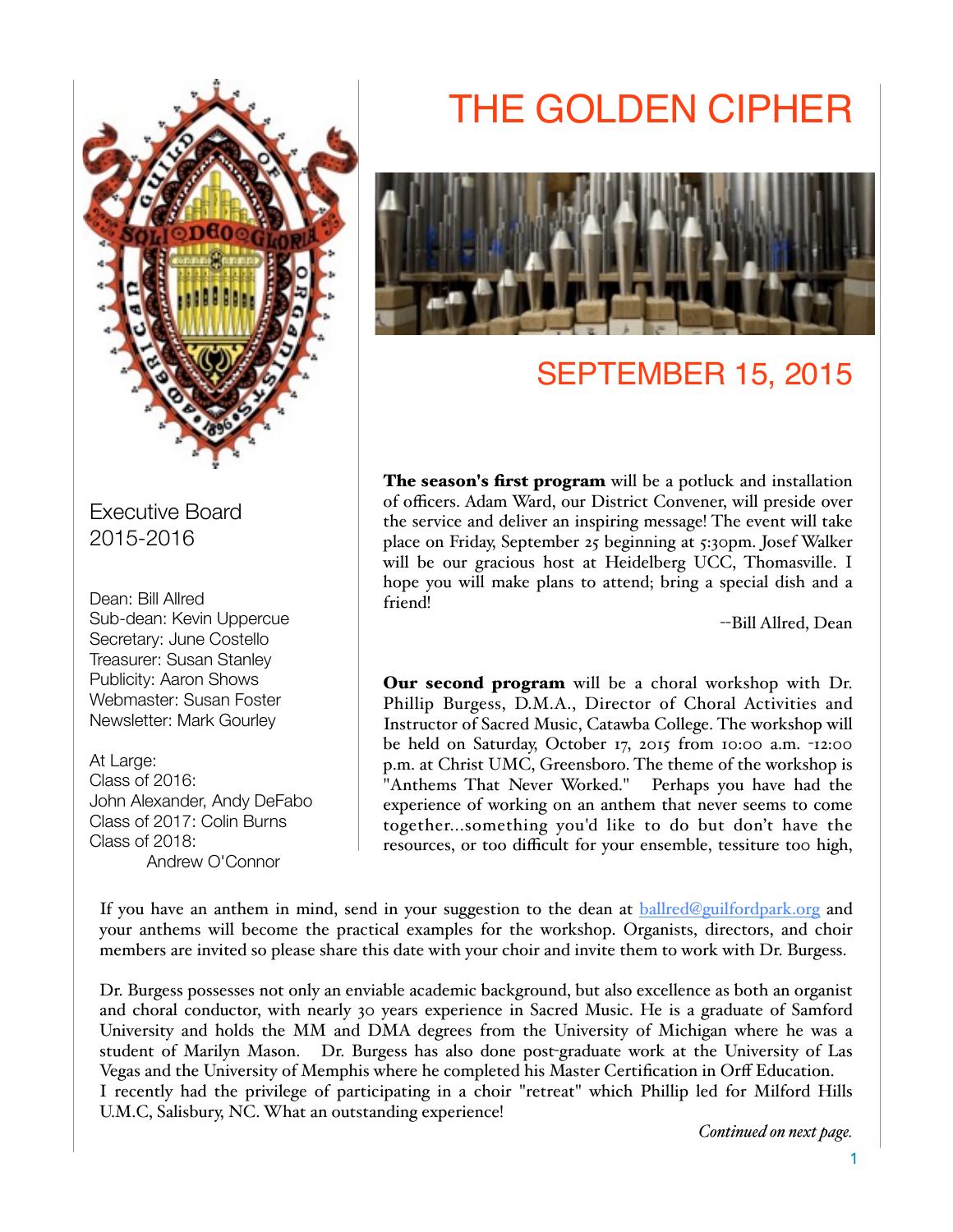#### Interim Position

Buffalo Presbyterian is seeking an interim Organist-Choir Director.

This one-year appointment begins Monday, September 21. Sunday 11:00 worship with Wednesday night rehearsal. Salary negotiable. Prospective candidates should call Mr. Wayne Cates at 336-282-1538.

#### Upcoming Event

James O'Donnell, Organist Master of the Choristers at Westminster Abbey Sunday, February 14, 2016 3 pm Byrnes Auditorium, Winthrop University Rock Hill, SC

Thank you to the chapter members for their approval of the new board members as listed on the front page and thank the out-going officers; Stan Grady, Loretta James, and Josef Walker.

#### *Programs - Continued.*

Musicians at all levels, choristers as well as conductors (and dare I say clergy), benefit from his almost instant ability to take what he hears, identify what needs to be changed/corrected. All is done with such amazing energy, enthusiasm and humor; while, simultaneously, educating and reinforcing the foundations and principles in a manner that leaves one feeling empowered, not burdened!

--Andrew L. DeFabo, Executive Board

#### **Michael Hill Scholarship**

The first Michael Hill Scholarship was awarded last May to Benjamin Phillips of Mocksville. Benjamin, a sophomore, is being home schooled and takes his organ lessons with me at Kernersville Moravian Church on Thursday afternoons. Although he played one of the Bach, *Eight Short Preludes and Fugues,* well for his audition, up to that point he was totally self taught without any formal training in keyboard or organ skills. That being the case he and I decided that it would be best to begin at the beginning, so that he develops a thorough and solid keyboard and organ technique.

Ben is working in *Modern Keyboard Technique,* level one, for scales and Hanon; *The First Organ Book* (pedal studies, manual studies, and trio studies), and *Easiest Hymns*, Large Collection (for beginning hymn playing.) His weekly organ lessons are between thirty to forty minutes, and have been progressing at a faster rate than an average adult at this level. The assigned materials are consistently well prepared. Each week he moves on to new material. It is obvious that Ben is enthusiastic and enjoying learning to play the organ. It is a joy to work with a young person in whom I can see such inquisitiveness and excitement about the organ.

-Wayne Leupold